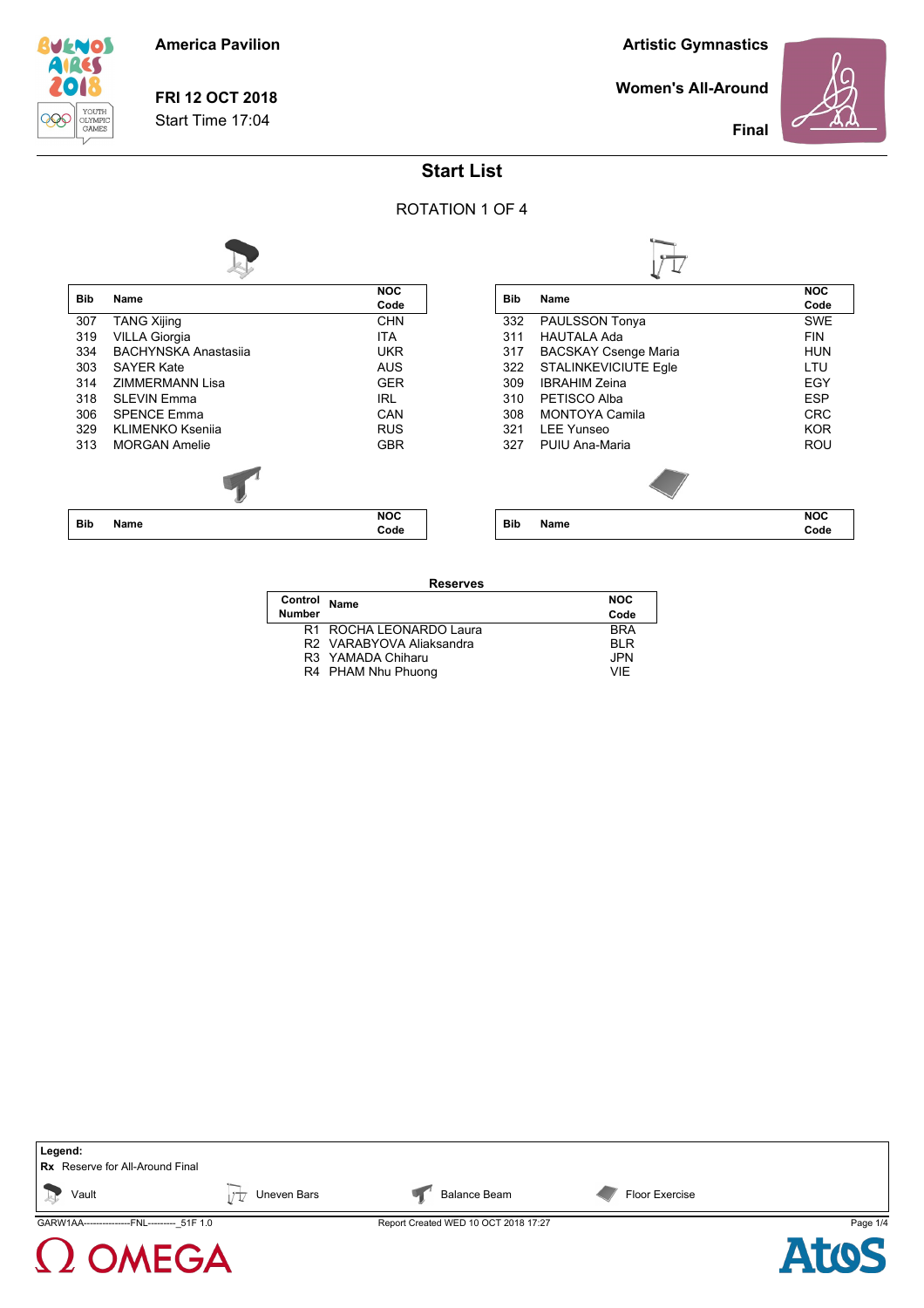

**FRI 12 OCT 2018** Start Time 17:34

**Artistic Gymnastics**

**Women's All-Around**



**Final**

## **Start List**



| Bib | Name                        | <b>NOC</b> |  |
|-----|-----------------------------|------------|--|
|     |                             | Code       |  |
| 319 | VILLA Giorgia               | <b>ITA</b> |  |
| 334 | <b>BACHYNSKA Anastasija</b> | UKR        |  |
| 303 | <b>SAYER Kate</b>           | AUS        |  |
| 314 | <b>ZIMMERMANN Lisa</b>      | GER        |  |
| 318 | SI FVIN Fmma                | IRI        |  |
| 306 | <b>SPENCE Emma</b>          | CAN        |  |
| 329 | KLIMENKO Ksenija            | <b>RUS</b> |  |
| 313 | MORGAN Amelie               | <b>GBR</b> |  |
| 307 | <b>TANG Xijing</b>          | CHN        |  |
|     |                             |            |  |
| Bib | Name                        | NOC        |  |
|     |                             | Code       |  |



| <b>Bib</b> | Name                        | <b>NOC</b> |
|------------|-----------------------------|------------|
|            |                             | Code       |
| 311        | <b>HAUTALA Ada</b>          | <b>FIN</b> |
| 317        | <b>BACSKAY Csenge Maria</b> | <b>HUN</b> |
| 322        | <b>STALINKEVICIUTE Egle</b> | LTU        |
| 309        | <b>IBRAHIM Zeina</b>        | EGY        |
| 310        | PETISCO Alba                | <b>ESP</b> |
| 308        | <b>MONTOYA Camila</b>       | <b>CRC</b> |
| 321        | I FF Yunseo                 | <b>KOR</b> |
| 327        | PUIU Ana-Maria              | ROU        |
| 332        | PAULSSON Tonya              | <b>SWE</b> |
|            |                             |            |



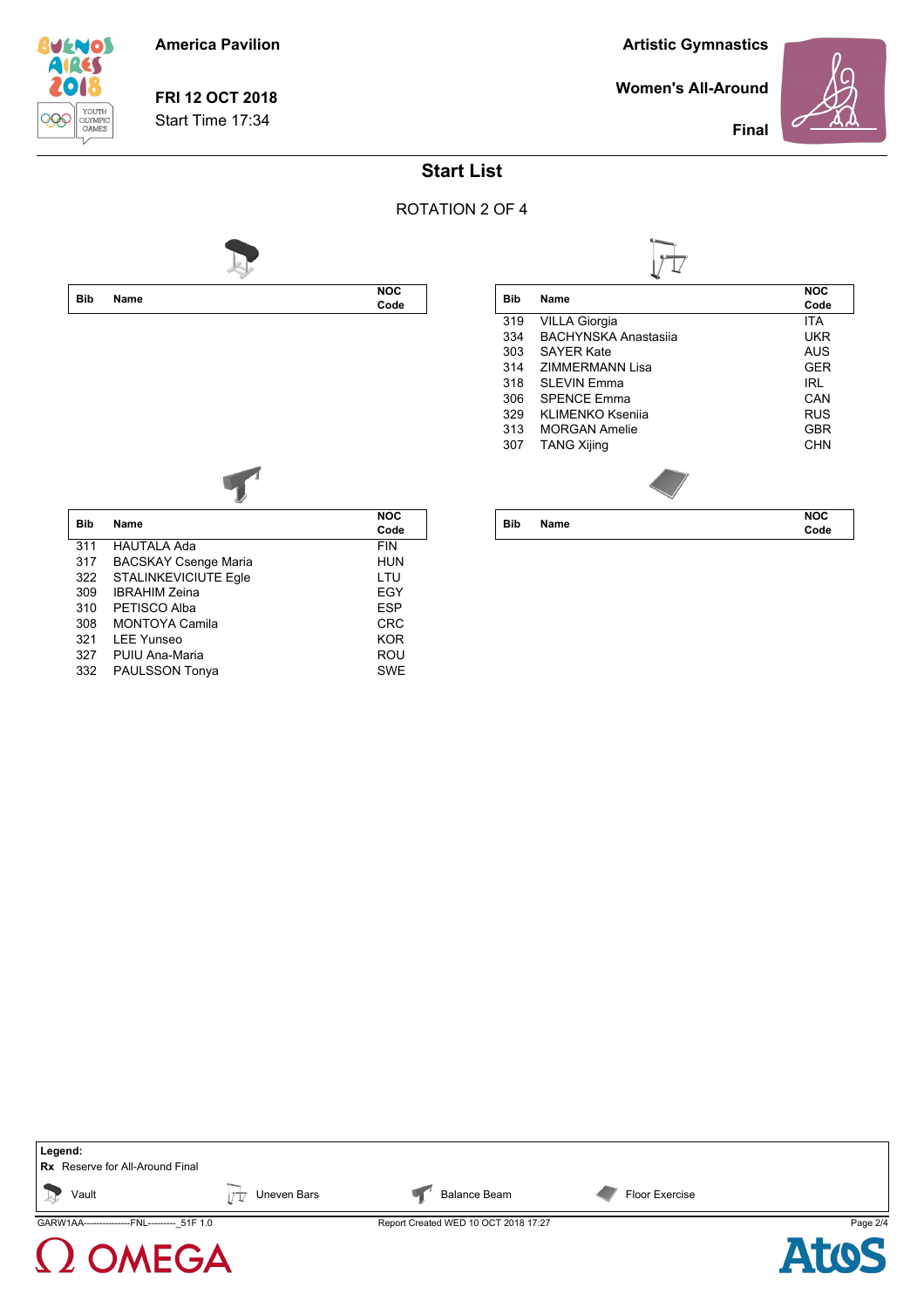

**FRI 12 OCT 2018** Start Time 18:04

**Artistic Gymnastics**

**Women's All-Around**



**Final**

## **Start List**







| <b>Bib</b> | Name                        | <b>NOC</b> |
|------------|-----------------------------|------------|
|            |                             | Code       |
| 334        | <b>BACHYNSKA Anastasija</b> | UKR        |
| 303        | <b>SAYER Kate</b>           | <b>AUS</b> |
| 314        | ZIMMERMANN Lisa             | <b>GER</b> |
| 318        | <b>SLEVIN Emma</b>          | IRL.       |
| 306        | <b>SPENCE Emma</b>          | CAN        |
| 329        | KLIMENKO Ksenija            | <b>RUS</b> |
| 313        | <b>MORGAN Amelie</b>        | GBR        |
| 307        | <b>TANG Xijing</b>          | CHN        |
| 319        | <b>VILLA Giorgia</b>        | ITA        |



|            |                             | <b>NOC</b> |
|------------|-----------------------------|------------|
| <b>Bib</b> | Name                        | Code       |
| 317        | <b>BACSKAY Csenge Maria</b> | HUN        |
| 322        | <b>STALINKEVICIUTE Egle</b> | LTU        |
| 309        | <b>IBRAHIM Zeina</b>        | EGY        |
| 310        | PETISCO Alba                | <b>ESP</b> |
| 308        | <b>MONTOYA Camila</b>       | <b>CRC</b> |
| 321        | <b>LEE Yunseo</b>           | <b>KOR</b> |
| 327        | PUIU Ana-Maria              | ROU        |
| 332        | PAULSSON Tonya              | <b>SWE</b> |
| 311        | <b>HAUTALA Ada</b>          | <b>FIN</b> |
|            |                             |            |